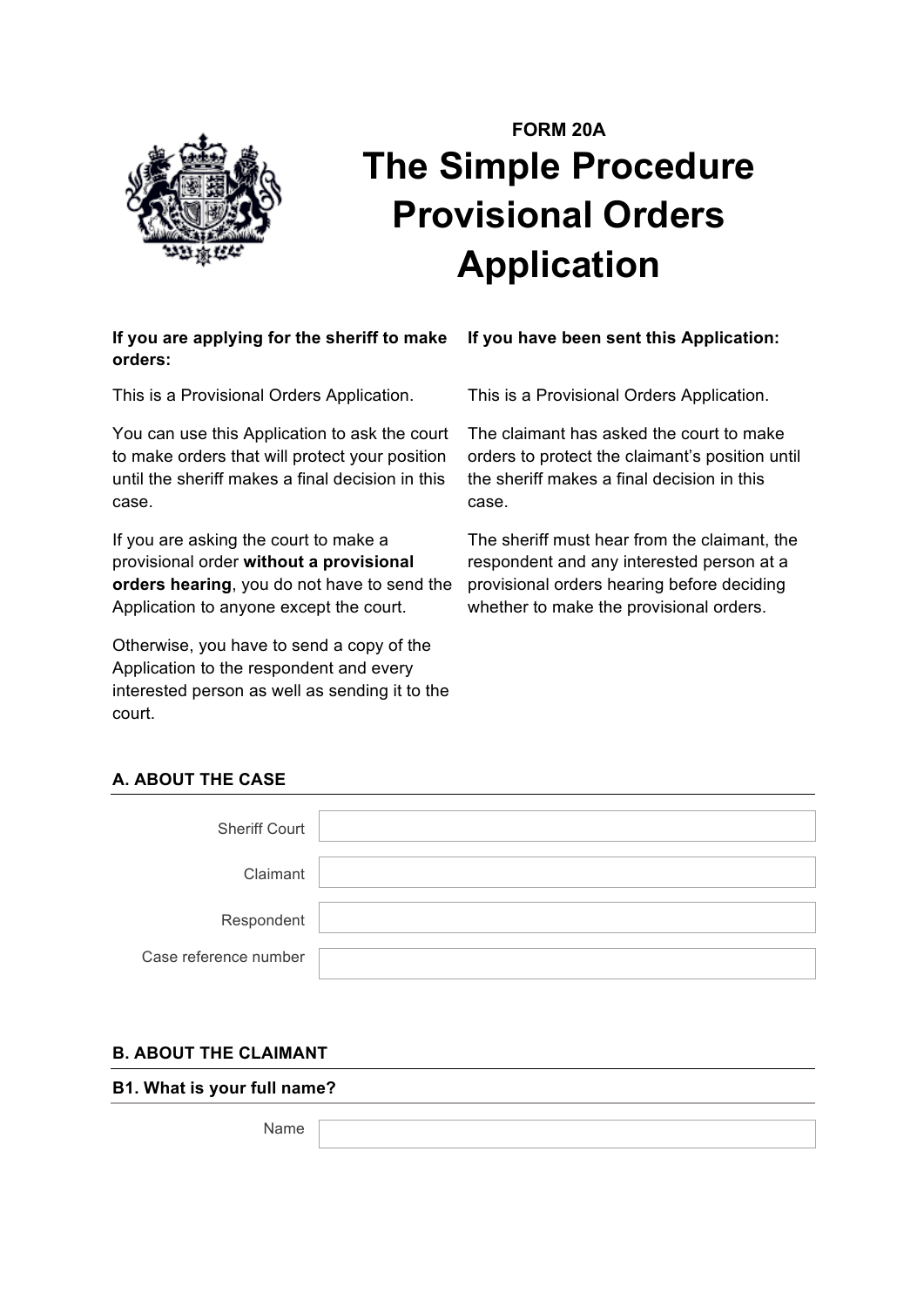| Middle name                                                  |  |
|--------------------------------------------------------------|--|
| Surname                                                      |  |
| Trading name or<br>representative capacity<br>$($ if any $)$ |  |

## **C. THE APPLICATION**

- ! You should complete this Part, Part D and Part F.
- ! Only complete Part E if you are asking for an arrestment on the dependence.

#### **C1. What type of provisional order would you like the court to make?**

an arrestment on the dependence under section 15A(1) of the Debtors (Scotland) Act 1987

! This is an order freezing the respondent's goods or money held by a third party.

an inhibition on the dependence under section  $15A(1)$  of the Debtors (Scotland) Act 1987

! This is an order preventing the respondent from selling their home or other land, or taking out a secured loan.

an interim attachment under section 9A(1) of the Debt Arrangement and Attachment (Scotland) Act 2002

! This is an order preventing the respondent from selling or removing their goods.

#### **C2. Why should the court make this provisional order?**

- ! The court will have to be satisfied about certain matters before it makes the order. The matters that are considered depend on the type of order and on whether you are asking the court to make the order without holding a provisional orders hearing or not.
- ! If you are asking for arrestment or inhibition on the dependence and you want the court to make a decision about the application without a hearing, see section 15E(2) of the Debtors (Scotland) Act 1987.
- ! If you are asking for arrestment or inhibition on the dependence and you want the court to make a decision about the application at a hearing, see section 15F(3) of the Debtors (Scotland) Act 1987.
- ! If you are asking for an interim attachment and you want the court to make a decision without a hearing, see section 9D(2) of the Debt Arrangement and Attachment (Scotland) Act 2002.
- ! If you are asking for an interim attachment and you want the court to make a decision at a hearing, see section 9E(3) of the Debt Arrangement and Attachment (Scotland) Act 2002.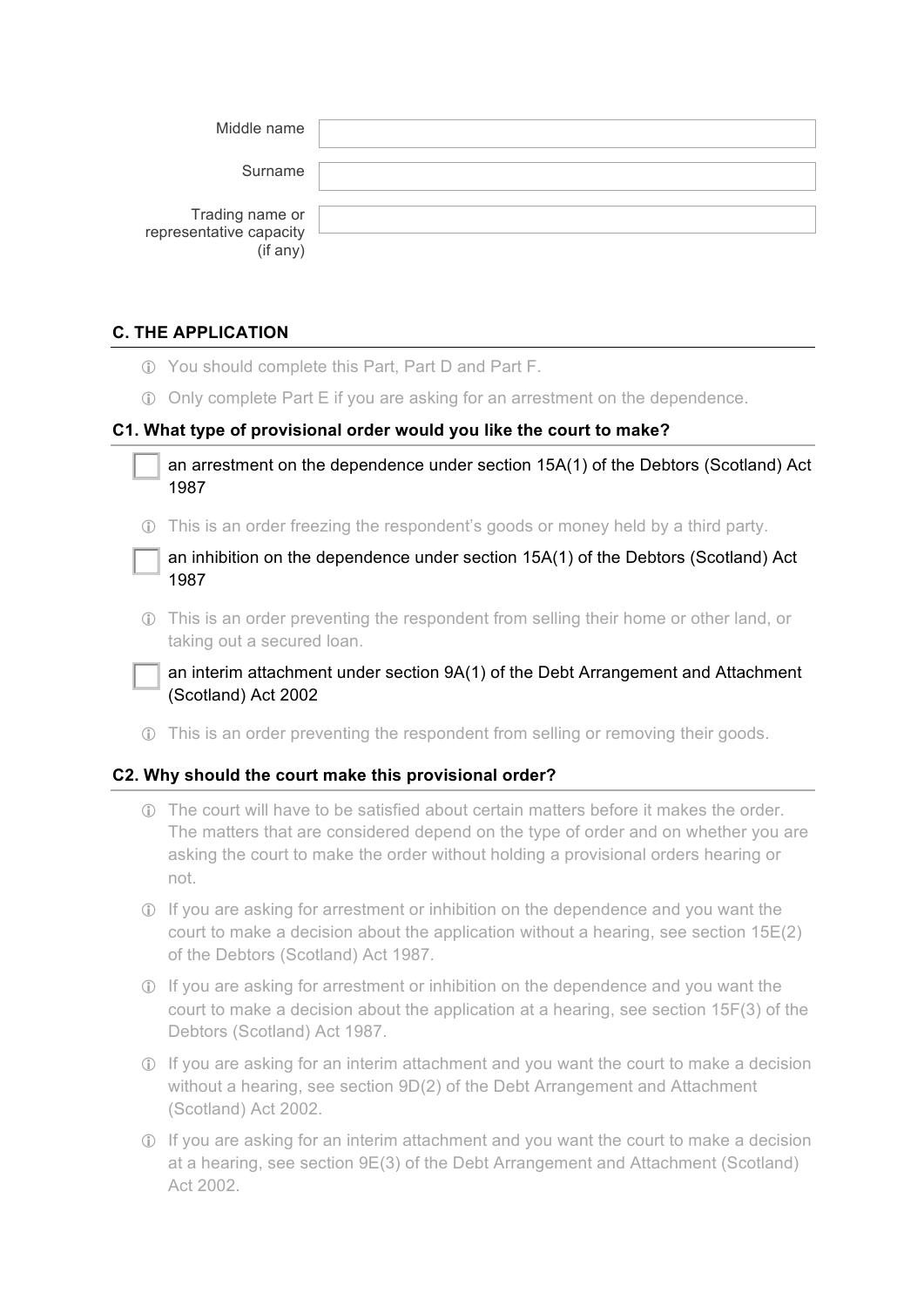## **D. HOW THE APPLICATION SHOULD BE DEALT WITH**

#### **D1. How do you want the court to deal with your Application?**

I want the court to consider whether to grant the Application without holding a hearing

! Please complete D2.

I want the court to hold a hearing before deciding whether to grant the Application

## **D2. If the court refuses to grant the Application without holding a hearing, what should happen to the Application?**

! You can decide to go ahead with a hearing where the sheriff will decide whether to grant the Application after hearing from you, the respondent and any interested person. If you do not want a hearing, the Application will be refused.



I want the court to arrange a hearing

I do not want the court to arrange a hearing

## **E. ARRESTMENT ON THE DEPENDENCE: INFORMATION ABOUT THIRD PARTY**

- ! You should only complete this part of the Application if you are asking for an arrestment on the dependence.
- ! The third party is the person who holds goods or money that belongs to the respondent.

#### **E1. Is the third party an individual, a company or an organisation?**



! Please complete E2.



*<u>D*</u> Please complete E3.

#### **E2. What is the third party's full name?**

! If the third party is an individual trading under a business name, please also give that name.

Name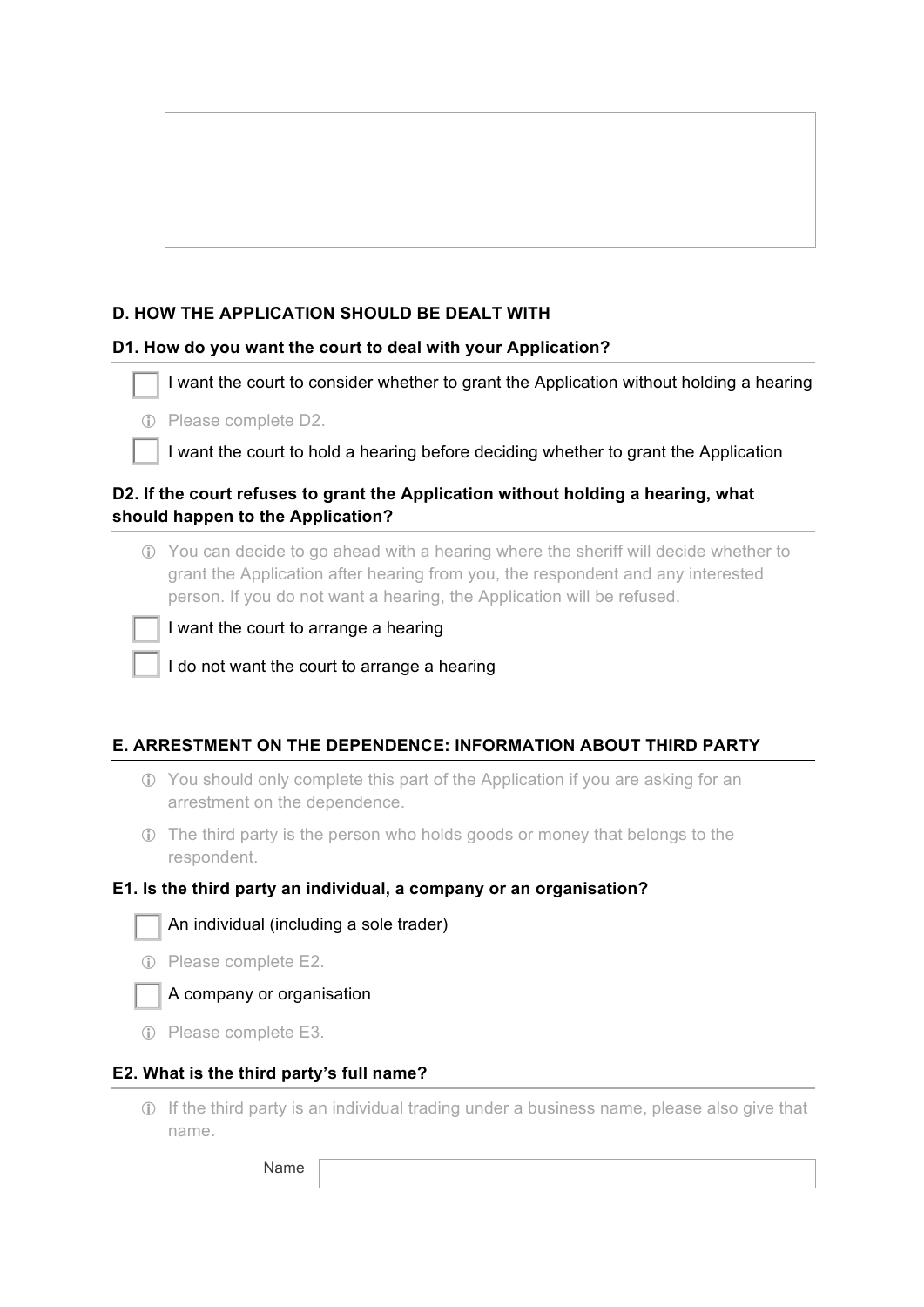| Middle name           |  |
|-----------------------|--|
| Surname               |  |
| Trading name (if any) |  |

#### **E3. What is the third party's company name or organisation name?**

- ! If the third party is a company (which might be indicated by 'Limited', 'Ltd' or 'plc' after its name), please give the full name of that company and the company registration number.
- ! You can check the name of a company on the Companies House website.

| Name                                                          |  |
|---------------------------------------------------------------|--|
| Company type                                                  |  |
| Company registration<br>number (if limited company<br>or LLP) |  |
| Trading name (if any)                                         |  |

#### **E4. What are the third party's contact details?**

| Address       |  |
|---------------|--|
| City          |  |
| Postcode      |  |
| Email address |  |

## **F. INTERESTED PERSONS**

- ! This Part tells the court about any person who has an interest in the Application.
- **1** You do not need to include details for:
	- − the respondent
	- − anyone whose details you have given in Part E.

## **F1. Does any person have an interest in the Application?**

| Yes |
|-----|
| N٥  |